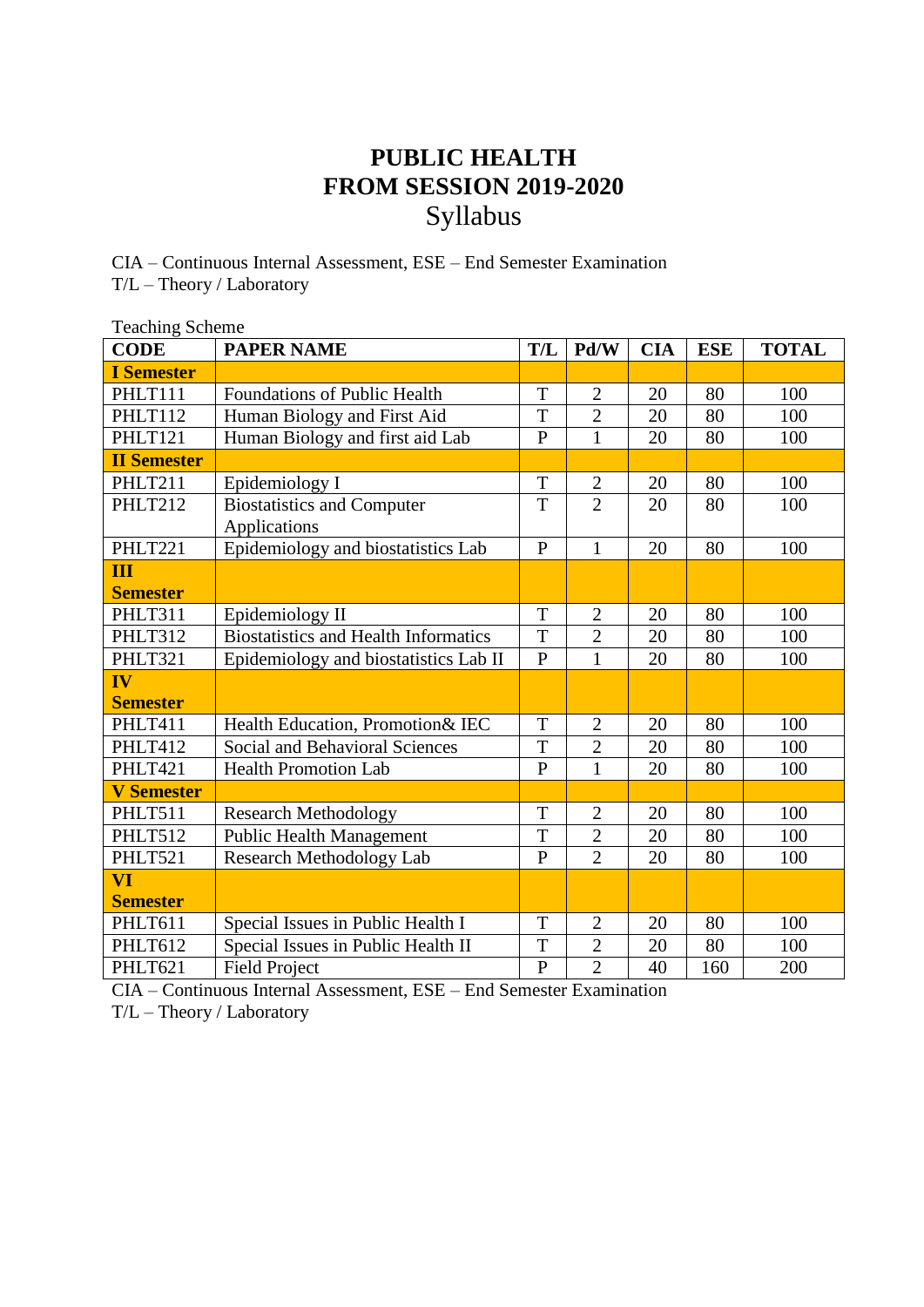## **Syllabus applied for batch admitted in session 2019-20**

| <b>CODE</b>        | <b>PAPER NAME</b>                                                                                                                                                                               | T/L          | Pd/W           | <b>CIA</b> | <b>ESE</b> | <b>TOTAL</b> |  |
|--------------------|-------------------------------------------------------------------------------------------------------------------------------------------------------------------------------------------------|--------------|----------------|------------|------------|--------------|--|
| <b>I</b> Semester  |                                                                                                                                                                                                 |              |                |            |            |              |  |
| <b>PHLT111</b>     | <b>Foundations of Public Health</b>                                                                                                                                                             | T            | $\overline{2}$ | 20         | 80         | 100          |  |
| <b>UNIT 1</b>      | History and Concepts of Public Health, Healthcare versus Medical Care, Approaches to<br>Public Health                                                                                           |              |                |            |            |              |  |
| <b>UNIT 2</b>      | Health Basic Concepts and Definition, Dimension, Determinants and Indicators of<br>Health, Concept of well being                                                                                |              |                |            |            |              |  |
| <b>UNIT3</b>       | Health situation and Trends and Transition in India                                                                                                                                             |              |                |            |            |              |  |
| <b>UNIT4</b>       | Health system in India: structure of health care delivery system, AYUSH, Different<br><b>Systems of Medicine</b>                                                                                |              |                |            |            |              |  |
| <b>UNIT 5</b>      | Social Determinants of Health                                                                                                                                                                   |              |                |            |            |              |  |
|                    |                                                                                                                                                                                                 |              |                |            |            |              |  |
| <b>PHLT112</b>     | <b>Human Biology And First Aid</b>                                                                                                                                                              | T            | $\overline{2}$ | 20         | 80         | 100          |  |
| <b>UNIT 1</b>      | Applied Anatomy and Physiology of Respiratory System, Digestive System,<br>Cardiovascular System                                                                                                |              |                |            |            |              |  |
| <b>UNIT 2</b>      | Applied Anatomy and Physiology of Muscular System, , Skeletal System, Nervous<br>System                                                                                                         |              |                |            |            |              |  |
| <b>UNIT3</b>       | Reproductive System, Urinary System, Endocrine System                                                                                                                                           |              |                |            |            |              |  |
| <b>UNIT4</b>       | Concepts health and disease: natural history of disease, dynamics of disease, levels of<br>prevention                                                                                           |              |                |            |            |              |  |
| <b>UNIT 5</b>      | First Aid: Aim, responsibilities of first aid, Snake bite, Insect bite, animal bite,<br>Anaphylaxis, Wounds, Burns, Heat stroke, Frost bite, Seizure, sprain and strain, cardiac<br>arrest, CPR |              |                |            |            |              |  |
|                    |                                                                                                                                                                                                 |              |                |            |            |              |  |
| <b>PHLT121</b>     | Human anatomy and First Aid<br><b>Practical include general</b><br>demonstration of human organs,<br>measurement of vitals,<br><b>Demonstration of First Aid and BLS</b><br>demonstration       | $\mathbf{P}$ | $\mathbf{1}$   | 20         | 80         | <b>100</b>   |  |
| <b>II Semester</b> |                                                                                                                                                                                                 |              |                |            |            |              |  |
| <b>PHLT211</b>     | <b>Epidemiology I</b>                                                                                                                                                                           | T            | $\overline{2}$ | 20         | 80         | 100          |  |
| <b>UNIT 1</b>      | Epidemiology: Introduction, objectives, types, Data sources for Epidemiology                                                                                                                    |              |                |            |            |              |  |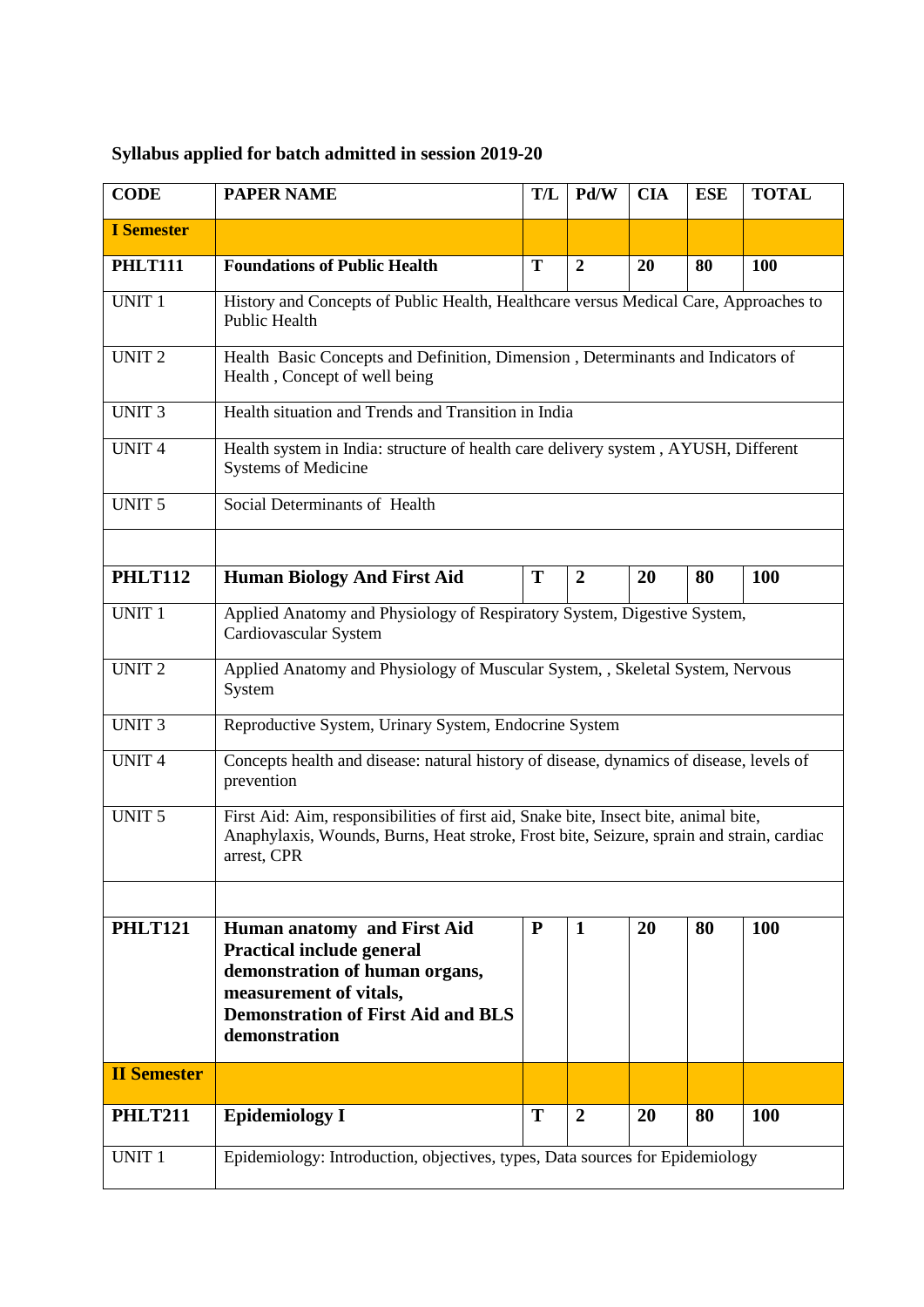| <b>UNIT2</b>   | Epidemiological concept of disease, Measures of disease frequency                                                                                                                                                |           |                |    |    |     |  |
|----------------|------------------------------------------------------------------------------------------------------------------------------------------------------------------------------------------------------------------|-----------|----------------|----|----|-----|--|
| <b>UNIT3</b>   | Epidemiological methods: Descriptive Epidemiology, Analytical Epidemiology,                                                                                                                                      |           |                |    |    |     |  |
| <b>UNIT4</b>   | Experimental Epidemiology: uses, types: Screening in health and disease: Principles<br>underlying screening program                                                                                              |           |                |    |    |     |  |
| <b>UNIT 5</b>  | Outbreaks and Epidemic Investigations, Prevention and Control: with examples                                                                                                                                     |           |                |    |    |     |  |
| <b>PHLT212</b> | <b>Biostatistics and Computer</b><br><b>Applications</b>                                                                                                                                                         | T         | $\overline{2}$ | 20 | 80 | 100 |  |
| <b>UNIT 1</b>  | Data and Data Presentation: Types of data, simple, compound, percentage, bar chart,<br>Histogram, Frequency Polygon, Frequency curve, Normal curves, Skewed diagram.                                             |           |                |    |    |     |  |
| <b>UNIT2</b>   | Sample, sampling methods, estimation of sample size                                                                                                                                                              |           |                |    |    |     |  |
| <b>UNIT3</b>   | Numerical Description of Data: Measures of central tendency, Mean Median, Mode,<br>Geometric mean, Harmonic mean                                                                                                 |           |                |    |    |     |  |
| <b>UNIT4</b>   | Measures of dispersion: range, Mean Deviation, Standard Deviation, quartile deviation,<br>Co-efficient of variation, Standard Error                                                                              |           |                |    |    |     |  |
| <b>UNIT 5</b>  | Probability and Probability distribution : events, Probability, sampling, Conditional<br>probability, Addition and multiplication rules of Probability                                                           |           |                |    |    |     |  |
| <b>PHLT221</b> | <b>Epidemiology and Biostatistics Lab</b><br>include presentation of data,<br>measurement of incidence and<br>prevalence rate, central tendency,<br>dispersion.                                                  | ${\bf P}$ | $\mathbf{1}$   | 20 | 80 | 100 |  |
|                | <b>Internship program</b>                                                                                                                                                                                        |           |                |    |    |     |  |
|                | Field visits for understanding the<br>health programs like Immunization<br>camps/programs, , Geriatric dept.,<br>PHC/CHC/ District Hospital visits,<br>Subcentres/ Asha worker visits,<br>Trauma/Emergency dept. |           |                |    |    |     |  |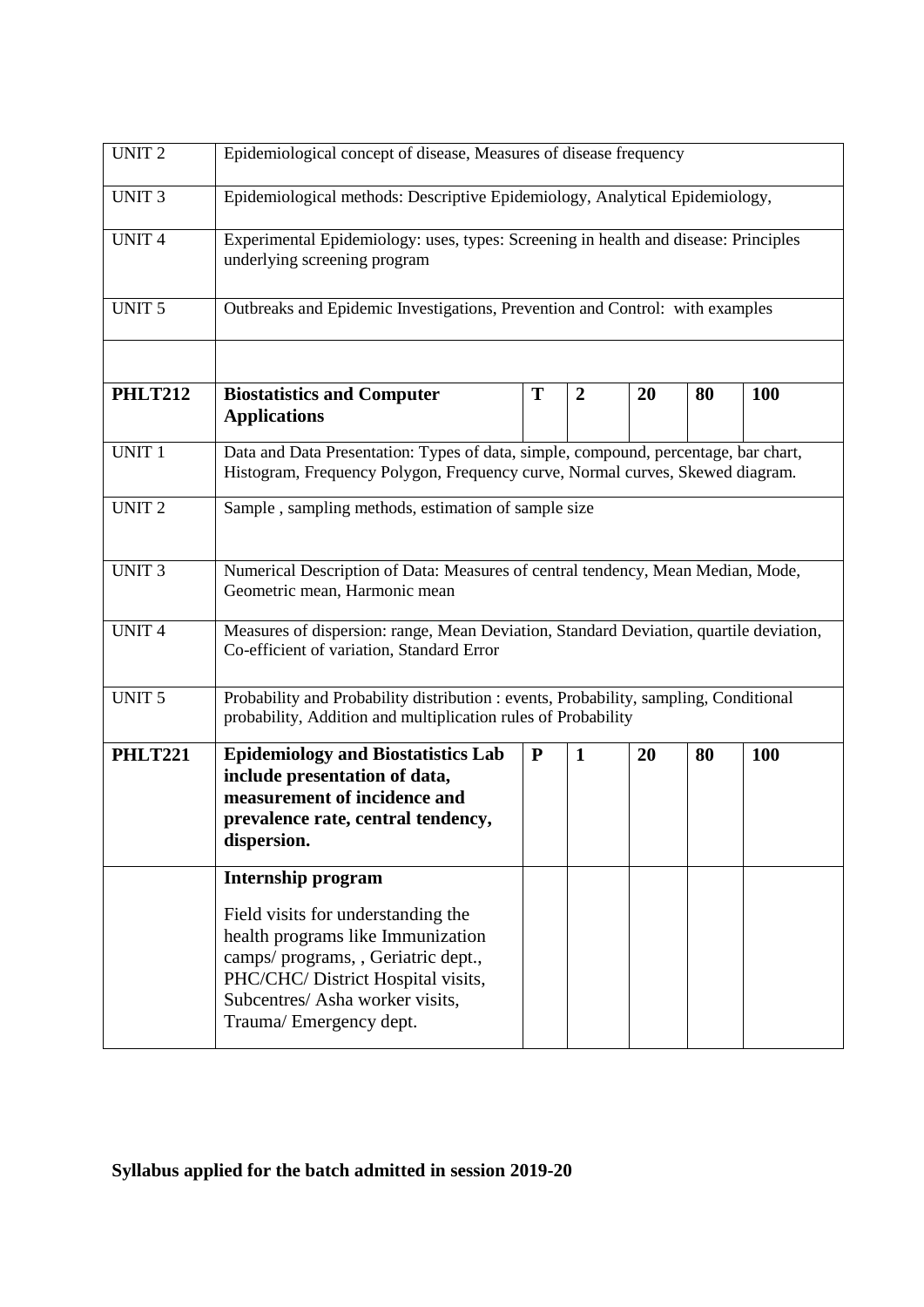| Ш<br><b>Semester</b> |                                                                                                                                                                                                                                                                                                                                                                                                                                              |           |                  |    |    |            |  |
|----------------------|----------------------------------------------------------------------------------------------------------------------------------------------------------------------------------------------------------------------------------------------------------------------------------------------------------------------------------------------------------------------------------------------------------------------------------------------|-----------|------------------|----|----|------------|--|
| <b>PHLT311</b>       | <b>Epidemiology II</b>                                                                                                                                                                                                                                                                                                                                                                                                                       | T         | $\boldsymbol{2}$ | 20 | 80 | 100        |  |
| <b>UNIT 1</b>        | Measures of Association and causality: Association Between Two Variables, Strength Of<br>The Association, Impact of the Association, Hills Criteria of Causation.                                                                                                                                                                                                                                                                            |           |                  |    |    |            |  |
| <b>UNIT2</b>         | Confounding and Bias; Selection bias, Information bias, Confounding bias, Prevention<br>of Bias in Basic Study Design                                                                                                                                                                                                                                                                                                                        |           |                  |    |    |            |  |
| <b>UNIT3</b>         | Communicable Disease Epidemiology; epidemiological characteristics , Risk factors,<br>Treatment challenges and approaches for major ID (Measles, Polio, Acute respiratory<br>infections-hep A,E, Influenza, Acute diarrheal diseases, Malaria and Dengue,<br>Helminthic Infections- Ascarisis, Hookworm, TB, Leprosy, HIV, Hepatitis B,C,<br>Rabies, Sexually Transmitted Infections), Emerging and re-emerging of diseases,<br>immunization |           |                  |    |    |            |  |
| <b>UNIT4</b>         | Non Communicable Disease Epidemiology; epidemiological characteristics of the major<br>NCD: CHD, Diabetes, Obesity, Cancer, Blindness, & Accidents; Risk factors for major<br>NCD, Treatment challenges and prevention and control approaches for major NCD                                                                                                                                                                                  |           |                  |    |    |            |  |
| <b>UNIT 5</b>        | Surveillance; Types and aims of surveillance, Key Elements of Surveillance System,<br>steps in setting up surveillance, criteria for undertaking surveillance, need for<br>surveillance, IDSP.                                                                                                                                                                                                                                               |           |                  |    |    |            |  |
| <b>PHLT312</b>       | <b>Biostatistics and Health Informatics</b>                                                                                                                                                                                                                                                                                                                                                                                                  | T         | $\boldsymbol{2}$ | 20 | 80 | <b>100</b> |  |
| <b>UNIT 1</b>        | Testing of Hypothesis: Hypothesis, level significance, parametric tests: t-test, Z-test and,<br>non-parametric tests: Chi2 test.                                                                                                                                                                                                                                                                                                             |           |                  |    |    |            |  |
| UNIT $\overline{2}$  | Correlation: types, scattered diagram, Karl Pearson's coefficient of correlation.                                                                                                                                                                                                                                                                                                                                                            |           |                  |    |    |            |  |
| <b>UNIT3</b>         | Study of Vital Statistics, Introduction to different statistical soft wares                                                                                                                                                                                                                                                                                                                                                                  |           |                  |    |    |            |  |
| <b>UNIT4</b>         | Introduction to Health and Medical Informatics: Definition and concept, information<br>management, information technology and informatics, Use of health informatics. History<br>of Medical Informatics, Hospital management and information system, Computer-based<br>patient record.                                                                                                                                                       |           |                  |    |    |            |  |
| <b>UNIT 5</b>        | Telehealth: definition, telehealth and telemedicine, uses and scope. e-health and mhealth:<br>introduction, definition and uses and application                                                                                                                                                                                                                                                                                              |           |                  |    |    |            |  |
| <b>PHLT321</b>       | <b>Epidemiology and Computer</b><br><b>Application Lab II include BMI,</b><br><b>Anthropometric measures and</b><br><b>Training of EPI INFO</b>                                                                                                                                                                                                                                                                                              | ${\bf P}$ | 1                | 20 | 80 | <b>100</b> |  |
|                      |                                                                                                                                                                                                                                                                                                                                                                                                                                              |           |                  |    |    |            |  |
|                      |                                                                                                                                                                                                                                                                                                                                                                                                                                              |           |                  |    |    |            |  |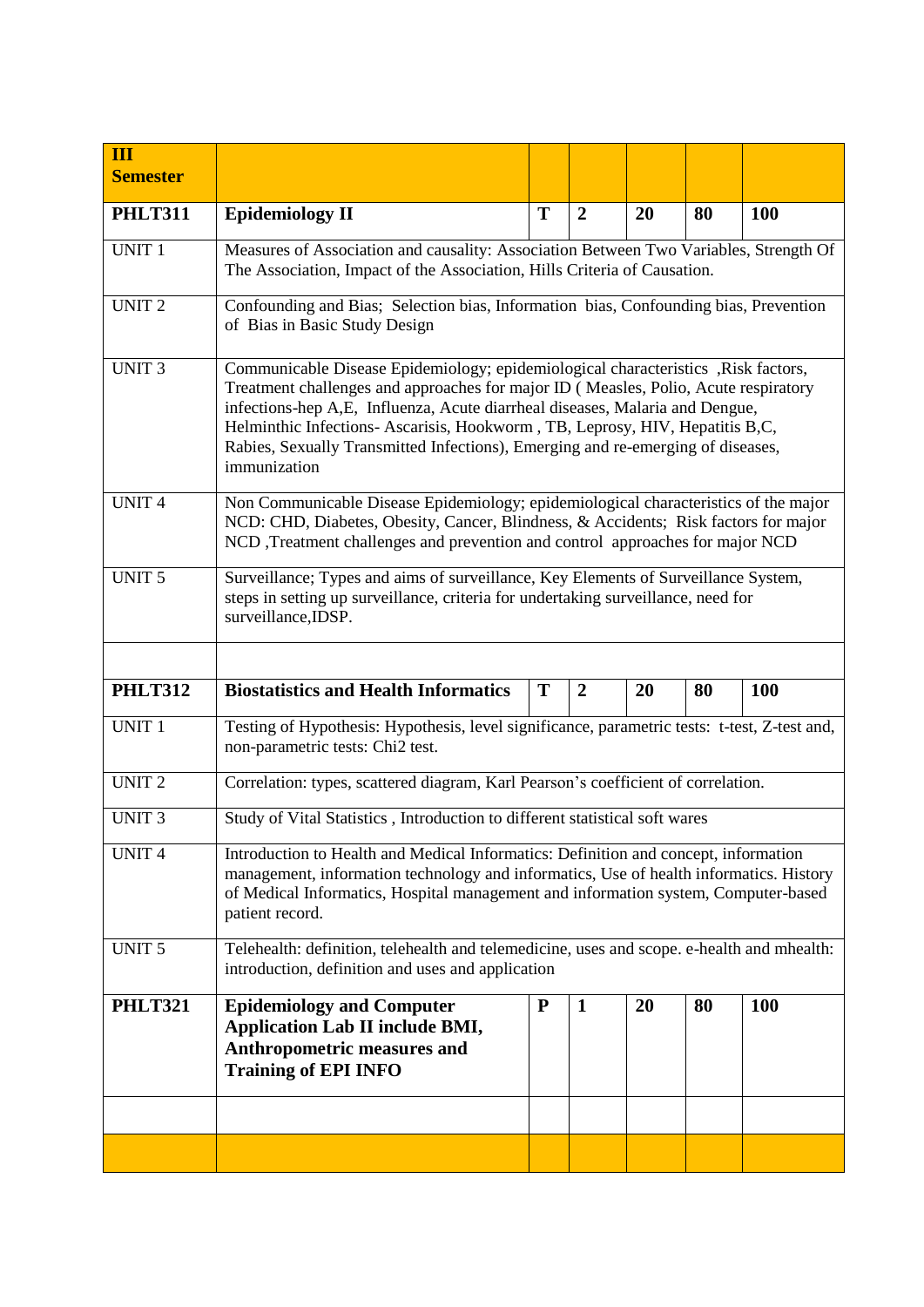| <b>IVSemester</b> |                                                                                                                                                                                                                                                          |           |                |    |    |            |  |
|-------------------|----------------------------------------------------------------------------------------------------------------------------------------------------------------------------------------------------------------------------------------------------------|-----------|----------------|----|----|------------|--|
| <b>PHLT411</b>    | <b>Health Education, Promotion&amp; IEC</b>                                                                                                                                                                                                              | T         | $\overline{2}$ | 20 | 80 | <b>100</b> |  |
| <b>UNIT 1</b>     | Introduction to health education: Definition, concept, goals and objective of health<br>education, role of health educator.                                                                                                                              |           |                |    |    |            |  |
| <b>UNIT2</b>      | Introduction to health promotion : Definition, concept and charters of health promotion                                                                                                                                                                  |           |                |    |    |            |  |
| <b>UNIT3</b>      | Theories of Health Behavior: Stages of Change Model , Social learning/social cognitive<br>theory, Health Belief Model, Diffusion of Innovations Theory                                                                                                   |           |                |    |    |            |  |
| <b>UNIT4</b>      | Methods and Approaches to health education: IEC, Individual and group approach-<br>Medical or Preventive, Behavior Change, Educational, Empowerment, Social Change;<br>Mass media, Social marketing, Counseling                                          |           |                |    |    |            |  |
| <b>UNIT 5</b>     | Workplace health promotion: Concept and guidelines, key elements of a workplace<br>health program; health promotion at school, hospital and for vulnerable population and<br>high risk group.                                                            |           |                |    |    |            |  |
| <b>PHLT412</b>    | <b>Social and Behavioral Sciences</b>                                                                                                                                                                                                                    | T         | $\overline{2}$ | 20 | 80 | <b>100</b> |  |
| <b>UNIT 1</b>     | Psychology and Public Health: Scope, Dynamics Of Behavior, Emotions, Attitudes,<br>Learning , Habits, Frustration And Conflict, Personality, Intelligence                                                                                                |           |                |    |    |            |  |
| <b>UNIT2</b>      | Sociology and Public Health: Social psychology, medical Sociology, Individual, Social<br>organization,                                                                                                                                                   |           |                |    |    |            |  |
| <b>UNIT3</b>      | Social Pathology, immoral traffic (prevention) act, child labor (prohibition and<br>regulation) act, COPRA, ESI act and demography. Social welfare schemes (Public health<br>related, ICDS, Aayushman bharat, MNJY, MNDY, JSY, RajLaxmi Yojana)          |           |                |    |    |            |  |
| <b>UNIT4</b>      | Culture and health: Impact of Culture on health, Indian cultural practices and health risk,<br>cultural competence and health care, i) rural/urban migrant ii) cross cultural differences                                                                |           |                |    |    |            |  |
| <b>UNIT 5</b>     | Community need assessment approach: Introduction and Overview, Planning and<br>Organizing Phase, Need Assessment Methodology, Review and Rate the Data, Record<br>and Summarize data, Action Plan, Conclusion                                            |           |                |    |    |            |  |
| <b>PHLT421</b>    | <b>Health Education and Promotion</b><br>Lab include one way-two way<br>communication, poster making, role<br>model, report writing                                                                                                                      | ${\bf P}$ | $\mathbf{1}$   | 20 | 80 | <b>100</b> |  |
|                   | <b>Internship Program</b>                                                                                                                                                                                                                                |           |                |    |    |            |  |
|                   | A total 28 days of internship training<br>program can be attached with any<br>corporate hospitals/ District<br>hospitals/CHC/Medical college/<br>Research organization/ NGO in health<br>field/social society in health care<br>recognized by Institute. |           |                |    |    |            |  |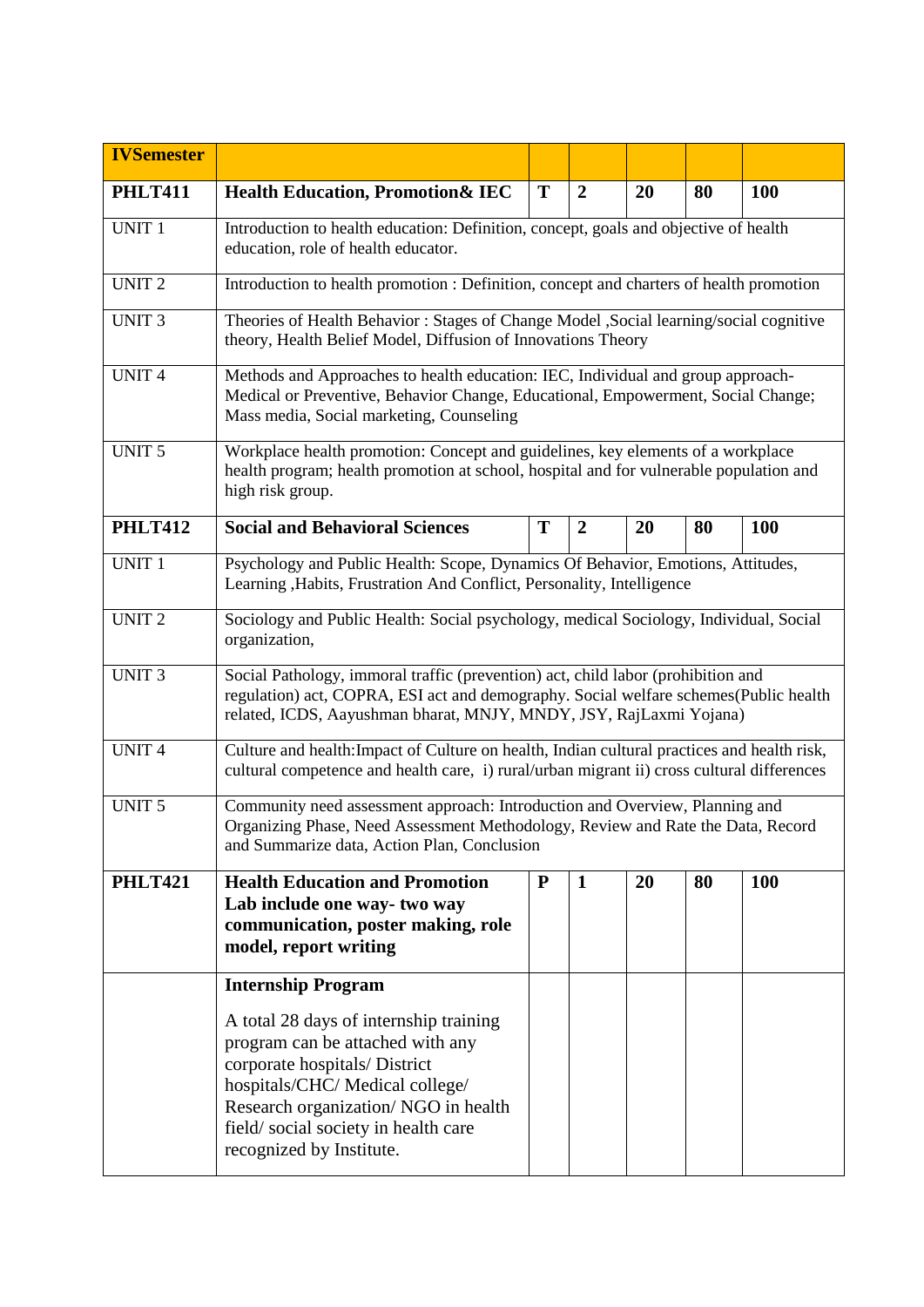## **Syllabus applied for the batch admitted in session 2019-20**

| <b>V Semester</b> |                                                                                                                                                                                                                   |           |                  |    |    |            |  |
|-------------------|-------------------------------------------------------------------------------------------------------------------------------------------------------------------------------------------------------------------|-----------|------------------|----|----|------------|--|
| <b>PHLT511</b>    | <b>Overview of Research Methodology</b>                                                                                                                                                                           | T         | $\overline{2}$   | 20 | 80 | 100        |  |
| <b>UNIT 1</b>     | Scientific research: Nature and Scope, Basic Principles of scientific research, Steps<br>involved in a scientific study/investigation, Formulation of Hypothesis, sources,<br>qualities of a workable hypothesis. |           |                  |    |    |            |  |
| <b>UNIT 2</b>     | Ethical issues: Ethics and Medical experimentation, general ethical principles, ethical<br>committee, Nuremberg code, Helsinki declaration.                                                                       |           |                  |    |    |            |  |
| <b>UNIT 3</b>     | Research Methods: Social Surveys, Case Study, , Observational studies, Experimental<br>studies.                                                                                                                   |           |                  |    |    |            |  |
| <b>UNIT4</b>      | Classification and Tabulation: objectives, characteristics, kinds and statistical series-<br>array, discrete, continuous. Presentation of Data, Analysis of Data.                                                 |           |                  |    |    |            |  |
| <b>UNIT 5</b>     | Report Writing: Abstract, Introduction, Objectives, Methodology, Results, Discussion,<br><b>Conclusion and Recommendations</b>                                                                                    |           |                  |    |    |            |  |
|                   |                                                                                                                                                                                                                   |           |                  |    |    |            |  |
| <b>PHLT512</b>    | <b>Public Health Management</b>                                                                                                                                                                                   | T         | $\overline{2}$   | 20 | 80 | <b>100</b> |  |
| <b>UNIT 1</b>     | Concept, principles and theories of programme planning; Application of programme<br>planning to Health education and extension                                                                                    |           |                  |    |    |            |  |
| UNIT <sub>2</sub> | Systematic development of plan of work, programme projection; Machinery for planning<br>at the National level. Inventory programs.                                                                                |           |                  |    |    |            |  |
| <b>UNIT3</b>      | National health programme                                                                                                                                                                                         |           |                  |    |    |            |  |
| <b>UNIT4</b>      | Evaluation techniques and their applications. Methods of monitoring and evaluation;<br>types, procedures, steps, techniques and principles of evaluation; health audit                                            |           |                  |    |    |            |  |
| <b>UNIT 5</b>     | Indicators for programs/Projects, Critical analysis of India's Five Year Plans in relation<br>to developmental objectives and programmes for the rural India;                                                     |           |                  |    |    |            |  |
| <b>PHLT521</b>    | <b>Research and Health Management</b><br>Lab include sample size estimation,<br>questionnaire and interview.<br><b>Immunization program</b><br>Clinico-social case study (family study)                           | ${\bf P}$ | $\boldsymbol{2}$ | 20 | 80 | <b>100</b> |  |
|                   | <b>Internship program</b>                                                                                                                                                                                         |           |                  |    |    |            |  |
|                   | Health awareness programs,<br>conferences, old age home/ water<br>sanitation/PWD dept., Pollution<br>control dept./ Medical waste dept.,<br>Health Insurance companies/<br>Bhamashah scheme, Industrial visit,    |           |                  |    |    |            |  |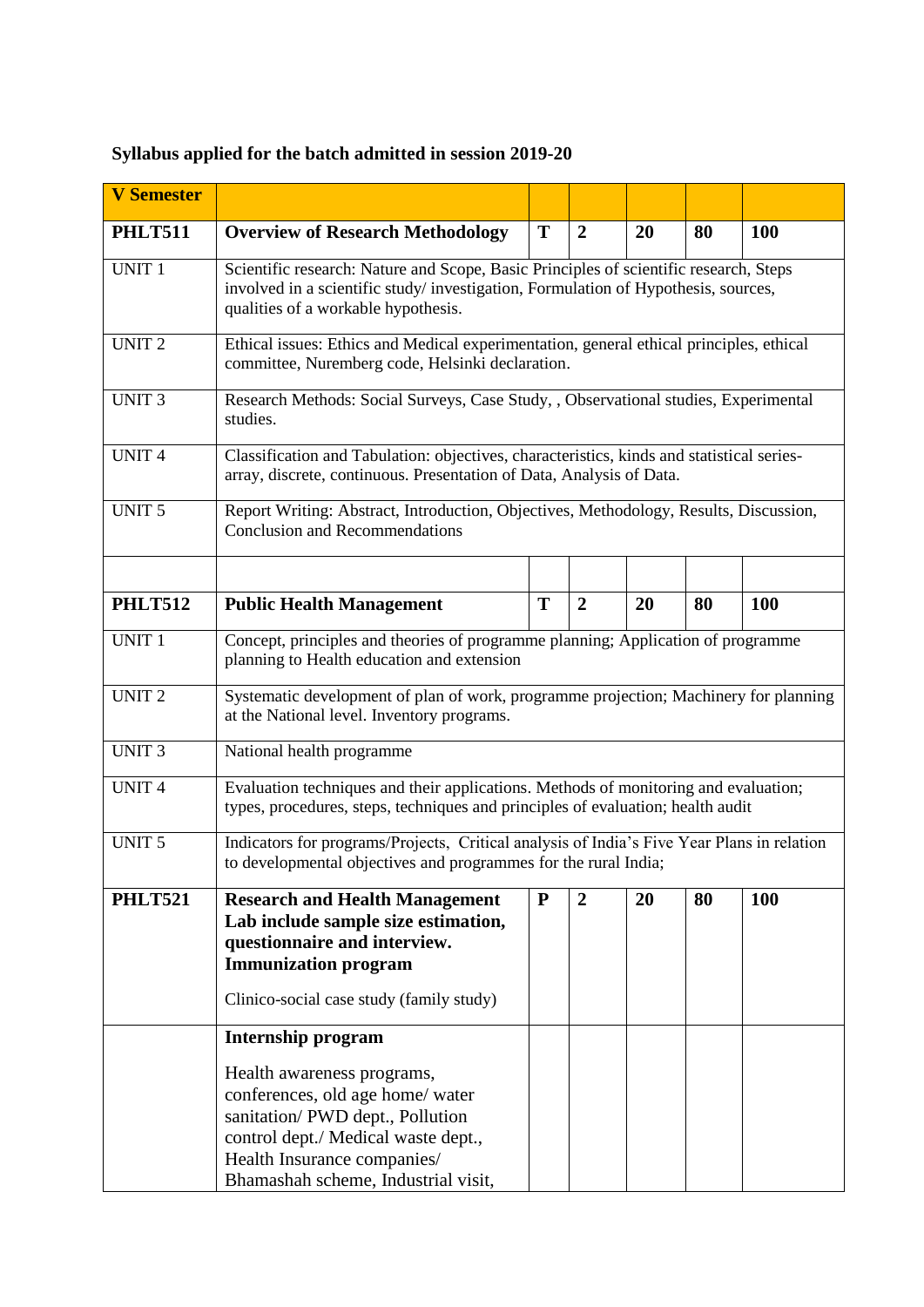|                       | PMR dept.                                                                                                                                                                                                                                                                                                                                     |                                                                                                                                                                                                                                                                                                                                                  |                  |    |    |            |  |  |
|-----------------------|-----------------------------------------------------------------------------------------------------------------------------------------------------------------------------------------------------------------------------------------------------------------------------------------------------------------------------------------------|--------------------------------------------------------------------------------------------------------------------------------------------------------------------------------------------------------------------------------------------------------------------------------------------------------------------------------------------------|------------------|----|----|------------|--|--|
|                       |                                                                                                                                                                                                                                                                                                                                               |                                                                                                                                                                                                                                                                                                                                                  |                  |    |    |            |  |  |
| VI<br><b>Semester</b> |                                                                                                                                                                                                                                                                                                                                               |                                                                                                                                                                                                                                                                                                                                                  |                  |    |    |            |  |  |
| <b>PHLT611</b>        | <b>Special Issues in Public Health I</b>                                                                                                                                                                                                                                                                                                      | T                                                                                                                                                                                                                                                                                                                                                | $\boldsymbol{2}$ | 20 | 80 | <b>100</b> |  |  |
| <b>UNIT 1</b>         |                                                                                                                                                                                                                                                                                                                                               | Gender and Health: Status of women in society, Equity and Equality, Role of women in<br>family, life cycle approach, gender issues in different disease conditions.                                                                                                                                                                              |                  |    |    |            |  |  |
| <b>UNIT2</b>          | Building.                                                                                                                                                                                                                                                                                                                                     | Public Health Leadership: The role of Leader, Attributes of a Good Leader, Leadership<br>Development and Level of Leadership, The 7Habits of Highly Effective People (Covey),<br>Understand the key concept of Leadership Theory and the Key difference between<br>Management and Leadership and their Relevance to Public Health Practice, Team |                  |    |    |            |  |  |
| <b>UNIT3</b>          |                                                                                                                                                                                                                                                                                                                                               | Occupational health and Healthcare Legislation in India: definition: law, legislation and<br>program, the Medical Termination of Pregnancy Act, The transplantation of human<br>organs act, PCPNDT Act, The registration of birth and Death act                                                                                                  |                  |    |    |            |  |  |
| <b>UNIT4</b>          | International Health: Disease patterns around the world, Regions of the world according<br>to WHO and their overall health status, effect of climate, politics and society on health,<br>and International Health organizations, International Health Regulation                                                                              |                                                                                                                                                                                                                                                                                                                                                  |                  |    |    |            |  |  |
| <b>UNIT 5</b>         | Disaster management: natural and manmade disaster - pre, post preparedness.                                                                                                                                                                                                                                                                   |                                                                                                                                                                                                                                                                                                                                                  |                  |    |    |            |  |  |
| <b>PHLT612</b>        | <b>Special Issues in Public Health II</b>                                                                                                                                                                                                                                                                                                     | T                                                                                                                                                                                                                                                                                                                                                | $\overline{2}$   | 20 | 80 | <b>100</b> |  |  |
| <b>UNIT 1</b>         | Air and Noise Pollution Control: Definition of air pollution – pollutants and their sources<br>- effects on human health, vegetation and climate of air pollution -air pollution control<br>legislation - noise pollution - sources and effects - control measures.                                                                           |                                                                                                                                                                                                                                                                                                                                                  |                  |    |    |            |  |  |
| <b>UNIT2</b>          | Water Pollution: Definition, sources, classification of water pollutants – organic waste,<br>oxygen demanding waste, disease causing wastes, synthetic organic compounds.<br>Sanitation, inorganic pollutants suspended solids and sediments, radioactive materials,<br>BOD, COD, Waste water treatment- primary secondary, tertiary.         |                                                                                                                                                                                                                                                                                                                                                  |                  |    |    |            |  |  |
| <b>UNIT 3</b>         | Solid waste management - classification, origin, methods of solid waste treatment and<br>disposal compositing, sanitary land filling, thermal process (incineration, Pyrolysis)<br>Recycling and reuse. Biomedical waste                                                                                                                      |                                                                                                                                                                                                                                                                                                                                                  |                  |    |    |            |  |  |
|                       | Hazardous waste – sources, identification and management of hazardous waste –<br>treatment and disposal                                                                                                                                                                                                                                       |                                                                                                                                                                                                                                                                                                                                                  |                  |    |    |            |  |  |
| <b>UNIT4</b>          | Development and The Environment: Climate change - ozone depletion global warming,<br>green house effect. From unsustainable to sustainable development – urban problems<br>related to energy – water conservation, rainwater harvesting, and watershed management<br>- resettlement and rehabilitation of people - its problems and concerns. |                                                                                                                                                                                                                                                                                                                                                  |                  |    |    |            |  |  |
| UNIT <sub>5</sub>     | Nutrition and health: nutritional intervention program, food Safety Act                                                                                                                                                                                                                                                                       |                                                                                                                                                                                                                                                                                                                                                  |                  |    |    |            |  |  |
|                       |                                                                                                                                                                                                                                                                                                                                               |                                                                                                                                                                                                                                                                                                                                                  |                  |    |    |            |  |  |